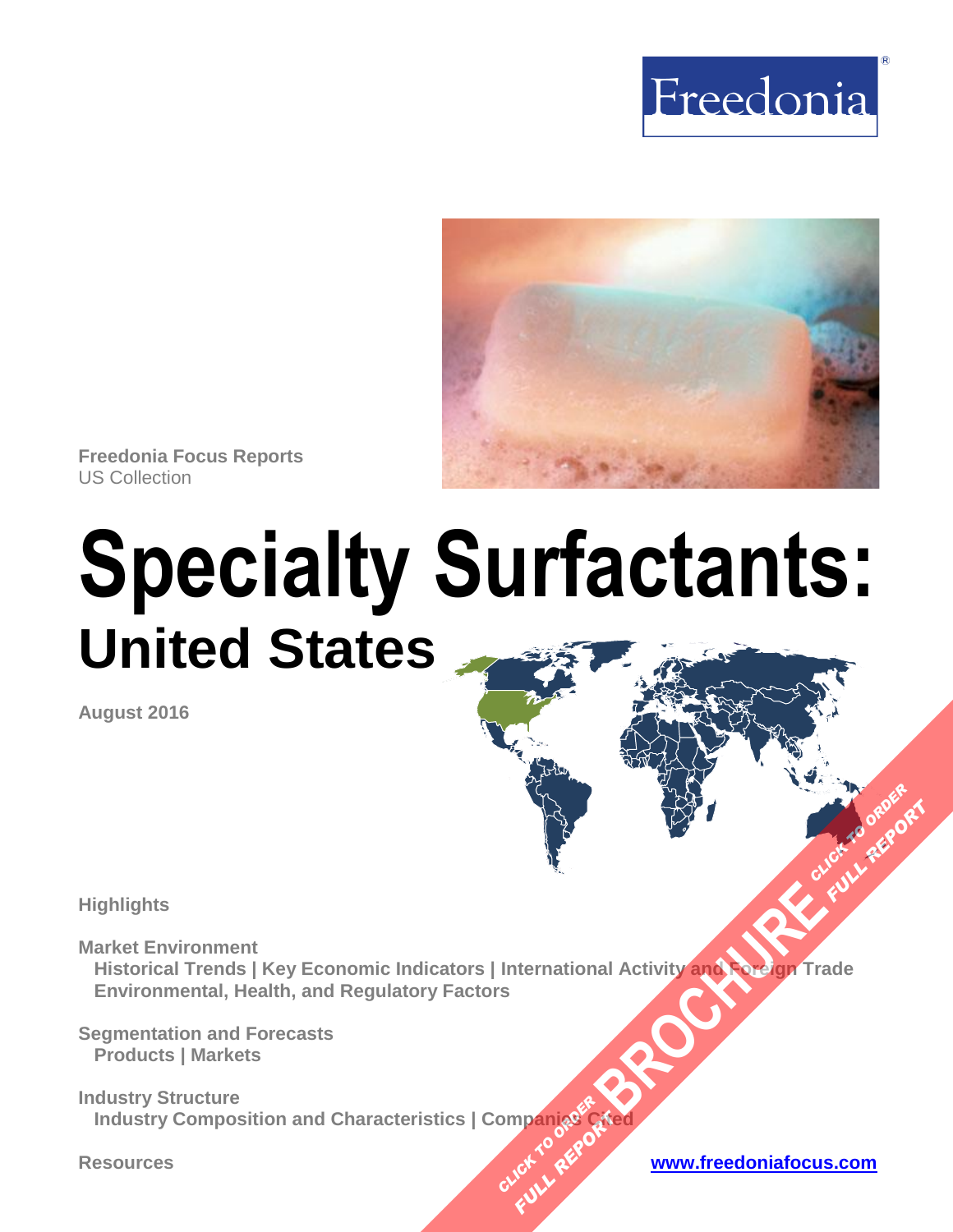## <span id="page-1-0"></span>ABOUT THIS REPORT

## Scope & Method

This report forecasts US specialty surfactant demand in pounds and US dollars at the manufacturers' level to 2020. Total demand in pounds and dollars is segmented by product in terms of:

- nonionics
- anionics
- cationics
- other products such as amphoterics, silicone, and fluorosurfactants.

For the purposes of this report, specialty surfactants are defined as those surfactants that sell for more than \$1 per pound. In the context of this report, surfactants are defined as chemical agents that modify the interaction between two surfaces and provide a variety of functions, including dispersing, wetting/foaming, emulsification, demulsification, detergency, and viscosity modification. Some surfactants may hold additional functions such as biocidal or lubricating properties.

Total demand in pounds and dollars is also segmented by market as follows:

- industrial
- cleaning products
- personal care products.

To illustrate historical trends, total demand in both pounds and dollars is provided in annual series from 2005 to 2015; the various segments are reported at five-year intervals for 2010 and 2015.

Finally, total shipments are provided in dollars for 2005, 2010, 2015, and 2020.

This report quantifies trends in various measures of growth. Growth (or decline) expressed as an average annual growth rate (AAGR) is the least squares growth rate, which takes into account all available datapoints over a period. Growth calculated as a compound annual growth rate (CAGR) employs, by definition, only the first and last datapoints over a period. The CAGR is used to describe forecast growth, defined as the expected trend beginning in the base year and ending in the forecast year. Readers are encouraged to consider historical volatility when assessing particular annual values along the forecast trend, including in the forecast year.

Key macroeconomic indicators are also provided at five-year intervals with CAGRs for the years corresponding to other reported figures. Other various topics, including profiles of pertinent leading suppliers, are covered in this report. A full outline of report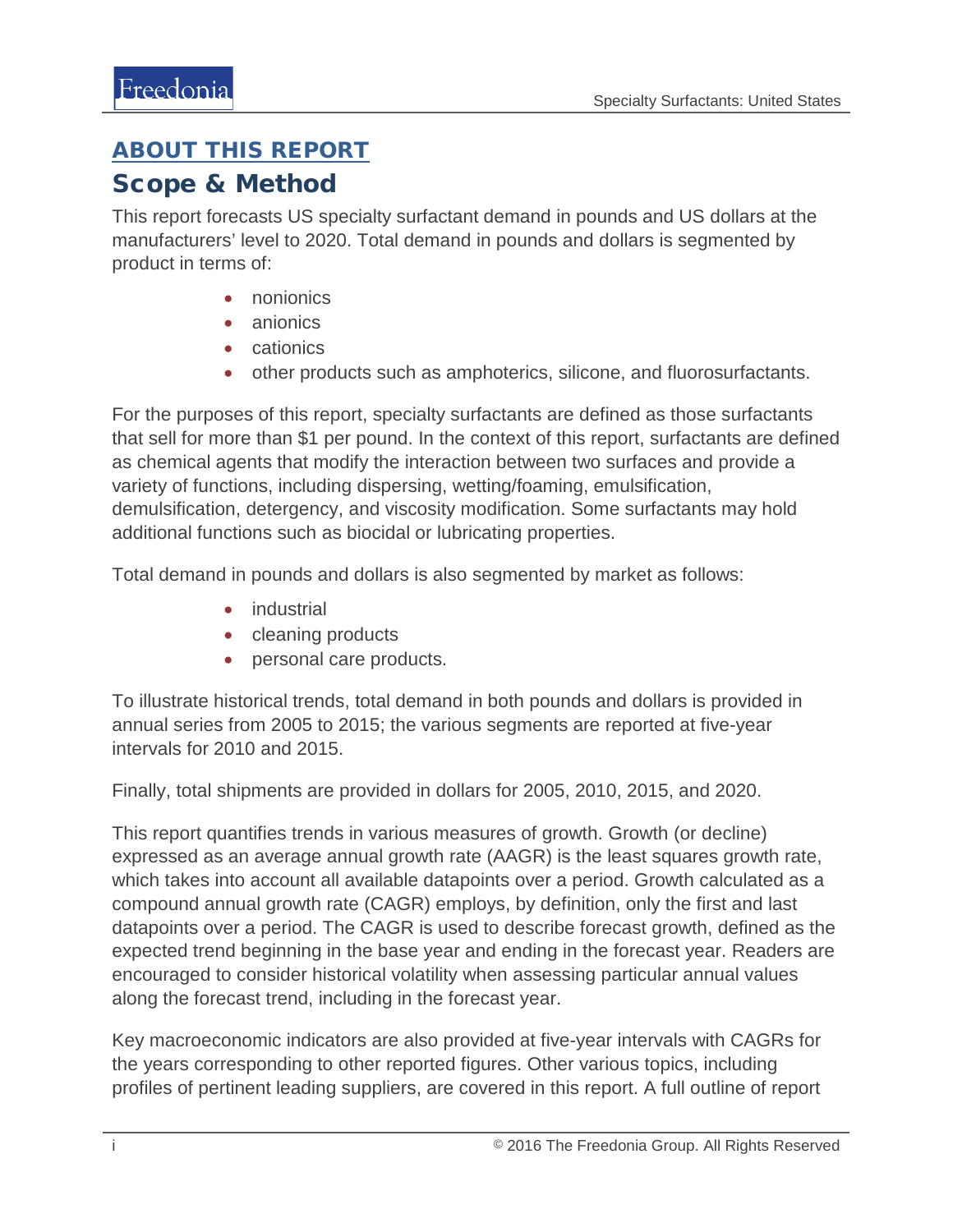items by page is available in the **Table of Contents**.

## Sources

*Specialty Surfactants: United States* (FF35057) is based on *[Specialty Surfactants](http://www.freedoniagroup.com/DocumentDetails.aspx?ReferrerId=FL-FOCUS&studyid=3448)*, a comprehensive industry study published by The Freedonia Group in August 2016. Reported findings represent the synthesis and analysis of data from various primary, secondary, macroeconomic, and demographic sources including:

- firms participating in the industry, and their suppliers and customers
- government/public agencies
- national, regional, and international non-governmental organizations
- trade associations and their publications
- the business and trade press
- indicator forecasts by The Freedonia Group
- the findings of other industry studies by The Freedonia Group.

Specific sources and additional resources are listed in the [Resources](#page-4-0) section of this publication for reference and to facilitate further research.

# Industry Codes

The topic of this report is related to the following industry codes:

| <b>NAICS/SCIAN 2007</b>                       |                                                                                                      | <b>SIC</b>                     |                                                                                                                   |
|-----------------------------------------------|------------------------------------------------------------------------------------------------------|--------------------------------|-------------------------------------------------------------------------------------------------------------------|
| North American Industry Classification System |                                                                                                      | <b>Standard Industry Codes</b> |                                                                                                                   |
| 325613<br>424690                              | Surface Active Agent Mfg<br><b>Other Chemical and Allied Products</b><br><b>Merchant Wholesalers</b> | 2843<br>5169                   | Surface Active Agents, Finishing Agents,<br>Sulfonated Oils, and Assistants<br>Chemicals and Allied Products, NEC |

# Copyright & Licensing

The full report is protected by copyright laws of the United States of America and international treaties. The entire contents of the publication are copyrighted by The Freedonia Group.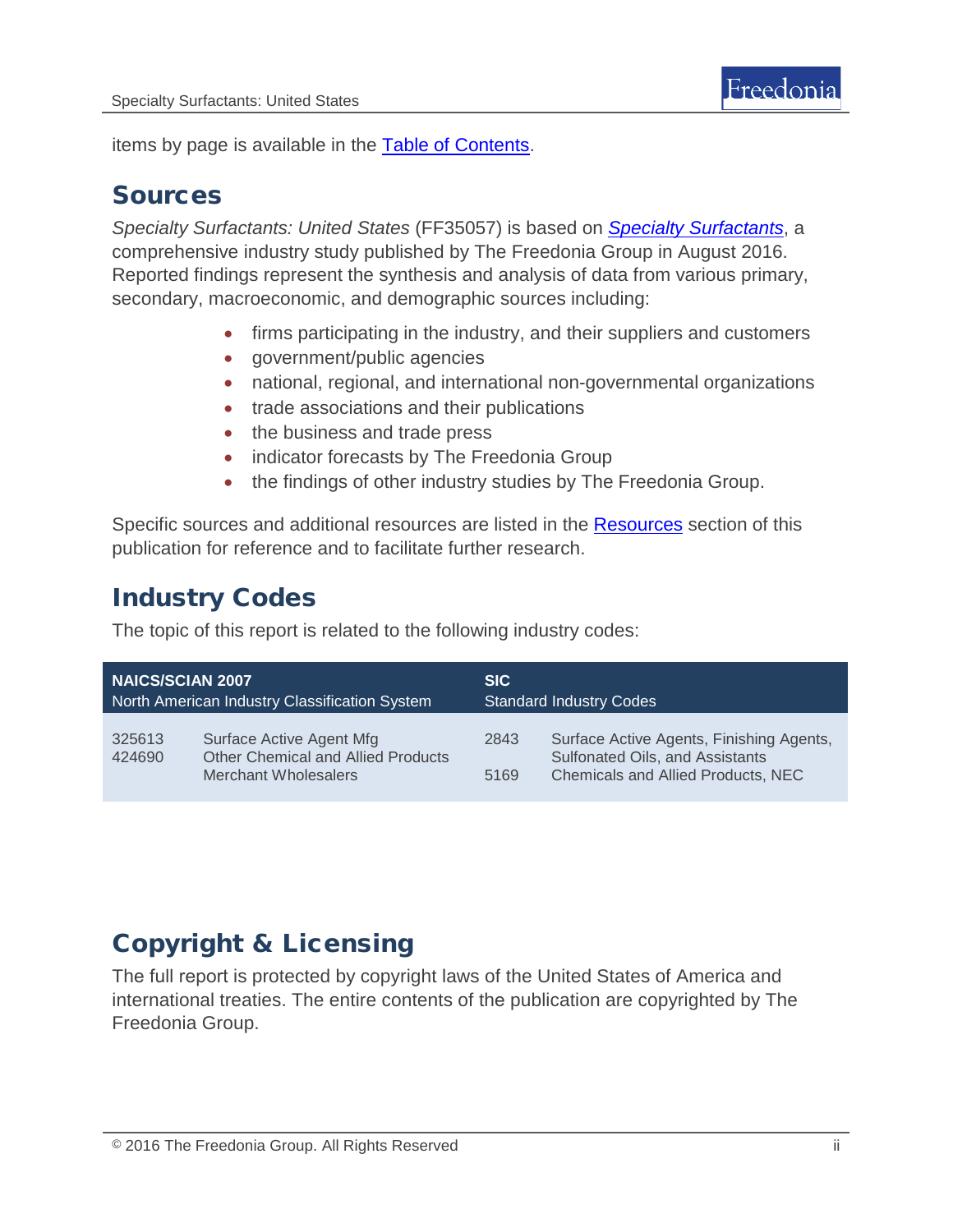# <span id="page-3-0"></span>**Table of Contents**

#### **Section**

#### Page

| Table 1   Key Indicators for US Specialty Surfactant Demand; 2010, 2015, 2020 4                |  |
|------------------------------------------------------------------------------------------------|--|
|                                                                                                |  |
|                                                                                                |  |
|                                                                                                |  |
|                                                                                                |  |
|                                                                                                |  |
| Chart 3   US Specialty Surfactant Demand by Product; 2010, 2015, 2020 (mil lbs)                |  |
|                                                                                                |  |
|                                                                                                |  |
| Chart 4   US Specialty Surfactant Demand by Product; 2010, 2015, 2020 (US\$ mil) 12            |  |
|                                                                                                |  |
| Chart 5   US Specialty Surfactant Shipments; 2005, 2010, 2015, 2020 (US\$ mil)  14             |  |
|                                                                                                |  |
| Chart 6   US Specialty Surfactant Demand by Product Share; 2010, 2015, 2020 (% of mil lbs)  16 |  |
|                                                                                                |  |
| Chart 7   US Specialty Surfactant Demand by Market; 2010, 2015, 2020 (mil lbs)  17             |  |
|                                                                                                |  |
|                                                                                                |  |
| Chart 8   US Specialty Surfactant Demand by Market; 2010, 2015, 2020 (US\$ mil) 21             |  |
|                                                                                                |  |
| Chart 9   US Specialty Surfactant Demand by Market Share; 2010, 2015, 2020 (% of mil lbs) 23   |  |
|                                                                                                |  |
|                                                                                                |  |
|                                                                                                |  |
|                                                                                                |  |
|                                                                                                |  |
|                                                                                                |  |
|                                                                                                |  |

To return here, click on any Freedonia logo or the Table of Contents link in report footers.<br>PDF bookmarks are also available for navigation.